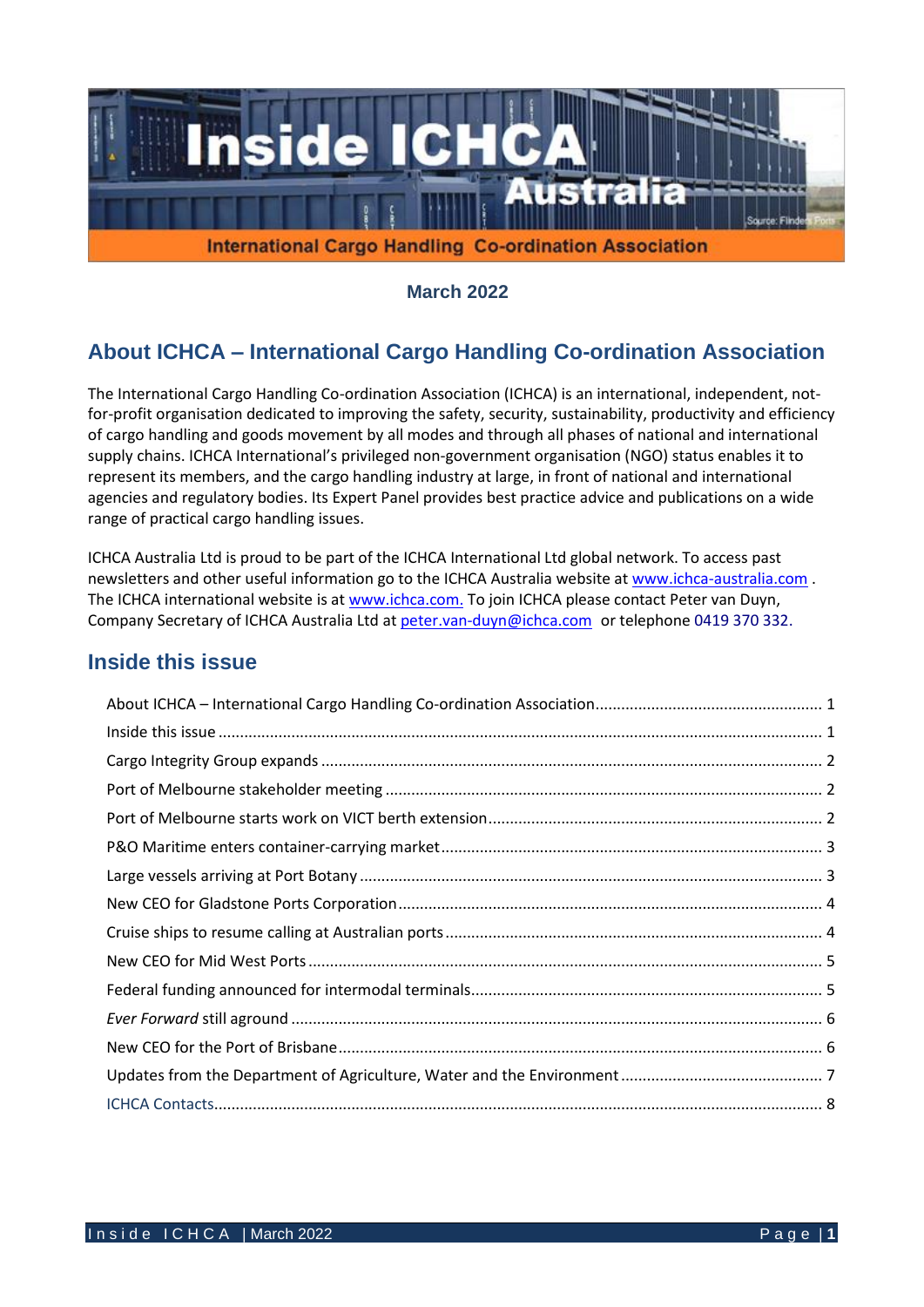# **Cargo Integrity Group expands**

The original five partners of the Cargo Integrity Group (CIG) are excited to welcome the Bureau International des Containers (BIC) and the International Federation of Freight Forwarders Associations (FIATA), strengthening the group in its efforts to improve safety in the global supply chain. The CIG brings together international freight transport and cargo handling organisations with different roles in the supply chain and a shared dedication to improving safety, security and environmental performance throughout the logistics supply chain.

BIC and FIATA bring valuable complementary perspectives, resources and networks to the group, further deepening its competence and scope. Both organisations have already worked closely with the CIG and will directly contribute to faster and more effective progress in reducing incidents, accidents, and biosecurity issues in the international supply chain.

The five original partners of the CIG are ICHCA International, Global Shippers Forum, Container Owners Association, World Shipping Council and TT Club.

## **Port of Melbourne stakeholder meeting**

ICHCA Australia recently participated in a Port of Melbourne (PoM) stakeholder meeting. The PoM regularly engages with port users and stakeholders and their annual industry consultation is an opportunity for stakeholders to hear about the latest updates on projects, pricing and regulatory matters. It is important for the PoM to receive feedback from industry to help shape future decisions.

Feedback can be given via:

- the website [\(https://www.portofmelbourne.com/news-publications/industry-consultation-2022/\)](https://www.portofmelbourne.com/news-publications/industry-consultation-2022/) where you can download a template that includes the questions in the consultation paper
- email at rts@portofmelbourne.com.

A copy of the presentation given by POM at the meeting can be found **[here.](https://www.portofmelbourne.com/wp-content/uploads/2022-Industry-Consultation-Presentation-March-2022.pdf)**

### **Port of Melbourne starts work on VICT berth extension**

Port of Melbourne has confirmed that it is working to reduce port congestion, improve efficiency, and accommodate larger ships at Australia's largest container terminal and general cargo port. The project will involve demolishing a redundant section of concrete and extending the quay line by 71 metres at Webb Dock East. Saul Cannon, CEO of the Port of Melbourne, insists the project is an important part of a 30-year investment strategy, designed to create a more efficient an[d productive](https://www.globaltrademag.com/big-ships-now-welcome-at-portmiami/) port. "Now more than ever, we need to make sure we get essential goods delivered to hospitals, businesses, schools, and homes," said the CEO.

"We are seeing a rising number of larger vessels calling at the port and our current infrastructure at Webb Dock East at times does not allow for two ships to berth at the same time. For example, this project will enable two larger vessels to berth at the same time at this part of the port, reducing wait times for the ships to dock." Webb Dock East was initially designed as a two-berth terminal and this project aims to restore its intended design capacity. "It's essential that we ensure our infrastructure responds to global trends, and these works at Webb Dock East do that. We're meeting present needs and also looking to the future to make the right investments on behalf of the Victorian community," Cannon said.

The Victoria International Container Terminal (VICT) is also mapping out plans to boost efficiency at Webb Dock East. Tim Vancampen, CEO of VICT, added: "To complement Port of Melbourne's investment, VICT will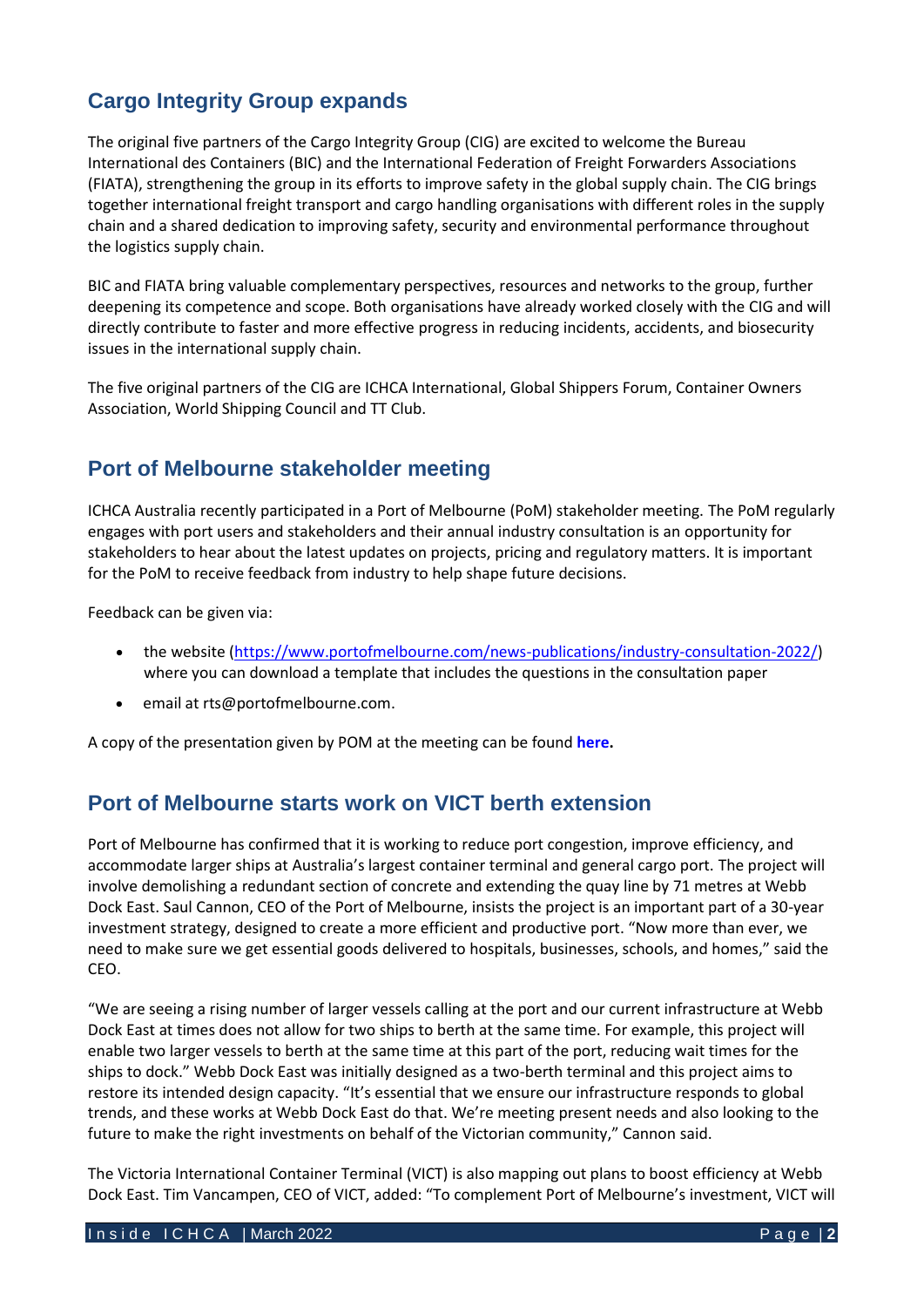also be committing A\$150 million in infrastructure to support the market with faster vessel turn around and additional slots for our landside customers. "The \$150 million (in this phase) out of a total new investment of A\$235 million by VICT will include two additional Ship to Shore Cranes (STS), six Auto Container Carriers and six Auto Stacking Cranes, bringing the total STS cranes to seven. The additional infrastructure is expected to be operational in Q3 2023."



### **P&O Maritime enters container-carrying market**

P&O Maritime Logistics (part of DP World) is entering the container-carrying market after modifying a multi-carrying vessel (MCV) to carry containers on deck. The company plans to modify five more MCVs to carry 45-foot, 40-foot and 20-foot containers, in addition to the general and project cargo they were originally designed to transport. P&O Maritime Logistics said the new model of container-carrying MCVs provides supply to meet the stretched container supply chain.

*A P&O ship converted to carry containers. Image: courtesy P&O*

The company said container-fitted MCVs are ideal for lower volume, high frequency shortsea routes as well as trade routes through rivers and to shallow-water ports, like the transit between Turkey and the Caspian via the Russian rivers. Currently, several MCVs are delivering wind turbine blades, large process modules, reactors, and pressure vessels on shortsea routes and in the Volga-Don Canal, with further deliveries expected in 2022, according to P&O Maritime Logistics.

P&O Maritime Logistics CEO Martin Helweg said: "As global supply chains have been stretched in recent years, we are entering the container-carrying market to help provide additional capacity in the lower volume, higher frequency routes. "With five more vessels slated to enter the containerised market, we'll soon be servicing niche trade lanes stretching from the Americas to Southeast Asia. We'll be working closely with our parent company DP World in rolling out of containerised service, beginning with fellow DP World-owned company shortsea feeder service provider, Unifeeder."

## **Large vessels arriving at Port Botany**

Two record-breaking arrivals at Port Botany have set a new benchmark, with the deepest and heaviest ships ever to arrive at the port, supported by a major technology investment by the NSW Government. Minister for Transport and Veterans David Elliott said the investment in new technology to support the pilotage of vessels safely in and out of our ports was critical to the supply chain, the economy and the environment.

The *MSC Le Havre* is the heaviest container ship to ever berth at Port Botany at 140,480 tonnes, while the *MSC Tokyo* set a new container-ship record at Port Botany and the nation, as the deepest container ship to berth in any Australian port at 15.1 metres. "The arrival of both these ships has been assisted by Dynamic Under Keel Clearance (DUKC) technology used by Port Authority's expert Vessel Traffic Services team and marine pilots," Mr Elliott said. "It provides precision data in real time on the under-keel clearance required to berth the ships safely, factoring in complex information about the ship's displacement, dynamic motion of the vessel and live weather conditions – all critical information utilised by the highly skilled marine teams."

Port Authority of NSW CEO Philip Holliday said the benefits of investment in this technology were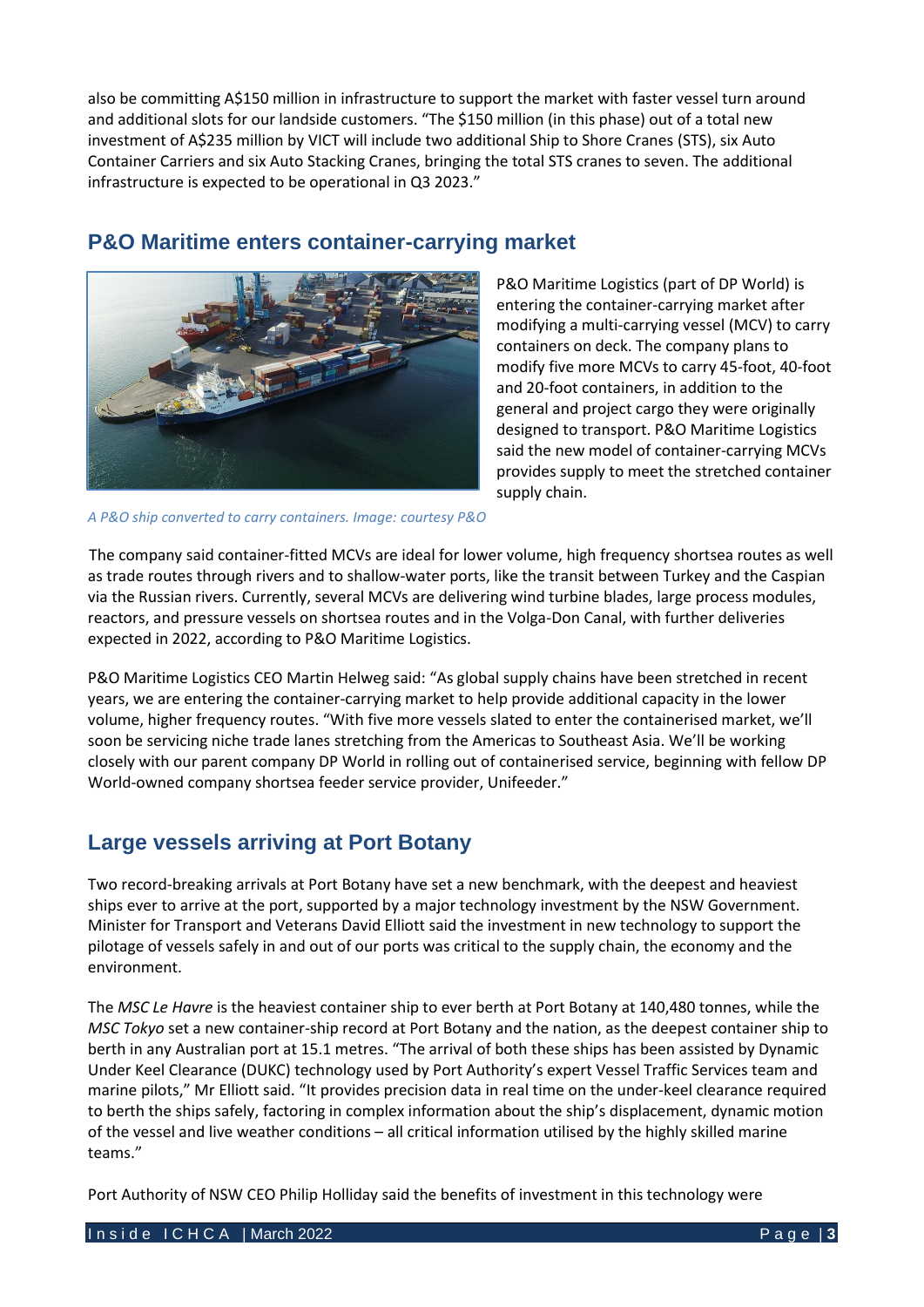recognised by the industry. "This means more efficient shipping, allowing us to safely manage ships with deeper draughts, which means facilitating greater cargo capacity, without any need for significant infrastructure development and further minimising risks," Mr Holliday said. Previous records were held by the *MSC Asya* which was the heaviest, at 140,252 tonnes and deepest draught container ship at 14.8 metres to enter any Australian port.

# **New CEO for Gladstone Ports Corporation**

Gladstone Ports Corporation (GPC) announced recently that Craig Haymes will be the organisation's new chief executive officer. GPC operates across the three ports of Rockhampton, Gladstone and Bundaberg. GPC chair Dr Anthony Lynham said Mr Haymes had a reputation for leadership, business operations, project management, sustainability performance, corporate governance and all with a focus on environmental protection and maintaining a safe workplace. "The corporation is entering an exciting phase and we welcome Craig and his diverse experience," Dr Lynham said.

Dr Lynham said Mr Haymes had more than 30 years' experience in multinational companies across Australia, Canada and the US. "He was most recently executive vice-president with Inpex Australia, where he had a lead role in the \$60 million Inpex Ichthys LNG Project in the environmentally sensitive area of Darwin Harbour, and previously held senior executive positions with ExxonMobil in multiple regions and countries," Dr Lynham said. Mr Paul Heagney will continue as acting CEO until Mr Haymes takes up office in May.



ForkliftAction: news, trading, networking for anyone who works with materials handling

## **Cruise ships to resume calling at Australian ports**

[International cruise ships](https://7news.com.au/travel/tourism) will return to [Australian](https://7news.com.au/news/australia) ports within weeks after the federal government announced it would not be renewing the ban implemented at the beginning of the pandemic. The current ban on cruise ships arriving in and departing from Australian ports will expire on April 17. International cruise ships were barred from entering Australia in [March, 2020.](https://7news.com.au/news/coronavirus)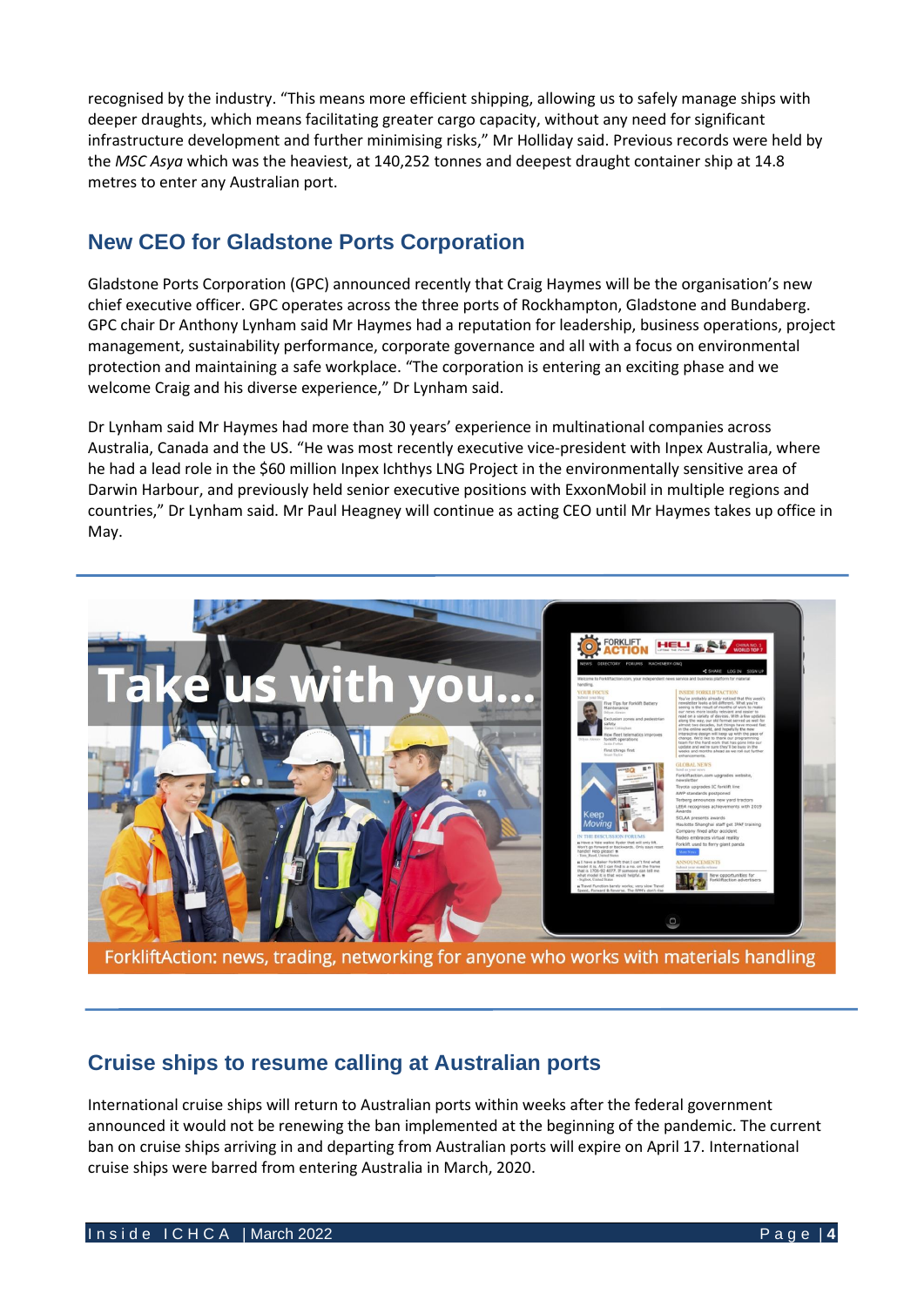When they resume next month, the Government says there will be added safety measures. This includes enhanced pre-arrival reporting and identification of COVID-19 risk, stress testing the emergency response in relation to cruises, engaging with the industry on safe resumption, and the requirement for arriving passengers to be double vaccinated. "In 2019, before the pandemic, Australia welcomed more than 600,000 cruise ship passengers across the border from almost 350 vessels," Home Affairs Minister Karen Andrews said. "The cruise ship industry plays an important role in our tourism sector and forms part of the Morrison Government's plan to bolster our economic growth as we recover from the pandemic. I can't wait to see our cruise terminals once again filled with arriving international passengers, getting this important industry ship-shape and back out on the water once more."

# **New CEO for Mid West Ports**

The Mid West Ports Authority (MWPA) has welcomed Damian Tully as its new chief executive officer. Mr Tully was previously the general manager for operations and logistics at MWPA and has been acting in the CEO role for the past 12 months.

WA Ports Minister Rita Saffioti announced his appointment, noting that Mr Tully is bringing more than 20 years' experience in the maritime industry into his new role. Within these two decades, Mr Tully has executed operations both ashore and at sea. "Over the past 12 months he has demonstrated effective leadership, overseen significant milestones, and has become well connected with staff, stakeholders, and the community," Ms Saffioti said.

## **Federal funding announced for intermodal terminals**

The Federal Government has announced that it would pump \$3.3 billion into Victoria's freight network as part of its 2022-23 Budget. The budget provides \$3.1 billion in new commitments for the Melbourne Intermodal Terminal Package. This includes \$1.2 billion for the Beveridge Interstate Freight Terminal, \$280 million for road connections, \$740 million for the Western Interstate Freight Terminal (WIFT) in Truganina, \$920 million for the Outer Metropolitan Ring-South Rail connection to the Western Interstate Freight Terminal, and \$109.5 million for the Mickleham Road upgrade.

Deputy Prime Minister and Minister for Infrastructure, Transport and Regional Development Barnaby Joyce said the Government is building the infrastructure that will make Australia's economy stronger. "As an exporting nation, Australia relies on our commodities reaching international markets to generate the wealth that underpins our standard of living and prosperity," Mr Joyce said. "We are building Inland Rail to better connect our exporting industries with their customers, so that our nation can continue to earn the money that pays for the services Australians need and deserve."

Port of Melbourne welcomed the Commonwealth's \$3.1 billion commitment to the Melbourne Intermodal Terminal Package. The port considers WIFT as the immediate priority, as 37% of containers imported through the port are destined for Melbourne's outer western suburbs. Port of Melbourne CEO Saul Cannon said the port has always acknowledged the long-term need for two intermodal terminals in the Melbourne metropolitan area. "However, we believe the immediate priority should be WIFT [because it] creates the most opportunity to shift more freight onto rail in the short to medium term," Mr Cannon said. Mr Cannon said the port would continue to invest along with industry and government to maximise the efficiency and effectiveness of the port supply chain.

# **New chair at ACCC commences work**

Highly respected competition lawyer Gina Cass-Gottlieb recently commenced her term as Chair of the Australian Competition and Consumer Commission (ACCC). Ms Cass-Gottlieb has more than 25 years' experience across complex competition matters. She has also been a member of the Reserve Bank of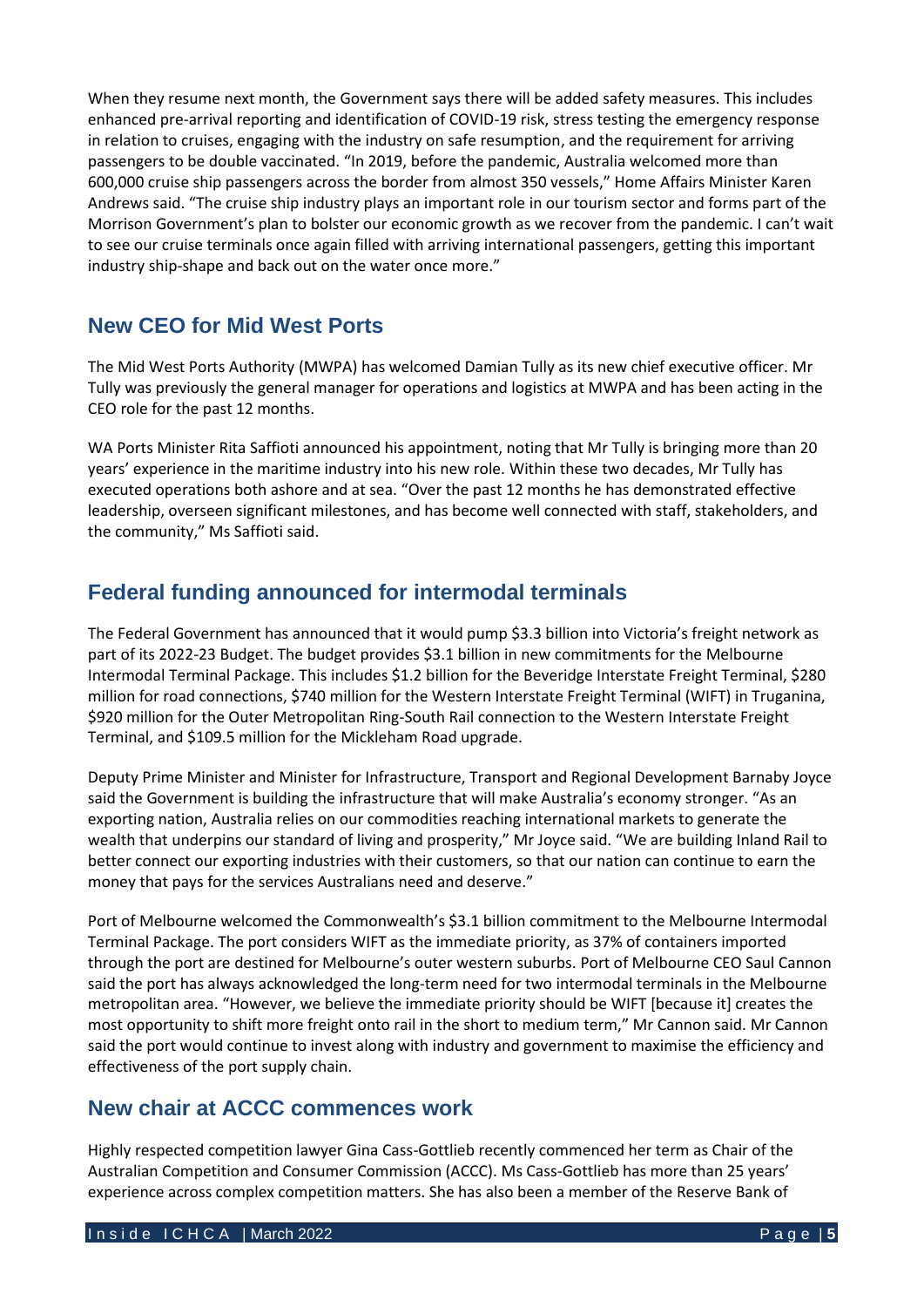Australia Payment Systems Board that is the regulator of access to payment systems, and the Financial Regulator Assessment Authority.

Ms Cass-Gottlieb will become the first female chair of the ACCC since it was established as an independent statutory authority in 1995. "The ACCC is a world-leading regulator with a high-performing, capable and diverse team that is committed to the safety, interests and welfare of consumers and the maintenance of effective competition across the Australian economy," Ms Cass-Gottlieb said. "I would like to thank my predecessor, Rod Sims, who has made an enormous contribution to the ACCC and who has left the organisation in very good shape."

Rod Sims started as ACCC Chair in August 2011, and over his tenure successfully pursued much larger penalties for competition and consumer law breaches and undertook leading-edge digital platform reports and regulation. "It has been an honour to be the Chair of the ACCC for the last eleven years and I wish Gina all the best in her new role. I hope she will find the job as rewarding as I did," Mr Sims said.

### *Ever Forward* **still aground**

The 12,000-TEU container vessel *Ever Forward* remains stuck in Chesapeake Bay more than two weeks after its grounding. The initial effort to re-float the *Ever Forward* proved to be unsuccessful after tugs failed



*Photo: Courtesy Maritime Safety Innovation Lab*

to dislodge the ship recently. Five tugs were used for the operation. Th[e configuration](https://gcaptain.com/ever-forward-refloating-plan-revealed/) included two tugs pulling on the starboard quarter, one pulling on the stern, and two pushing on the port side.

A spokesperson from the US Coast Guard said several hours after the operation began, that there was no movement from the ship, but they added that the tugboats will be back again soon. The effort comes a little over a week after [dredging began](https://gcaptain.com/ever-forward-dredging-commences/) using two clamshell dredgers.

*Ever Forward* grounded on March 13 after straying from the Craighill shipping channel as it departed the Port of Baltimore with a pilot on board. Tracking technology showed that the ship was travelling at about 13 knots when it exited the dredged shipping channel and came to a halt in around 25 feet of water. Its draft was reported to be 13 metres (42.6 feet).

A US Coast Guard Marine Safety Information Bulletin (MSIB) said if this initial attempt to re-float the vessel was unsuccessful, a second attempt would take place on April 3-4. In addition to the five tugs, the second attempt will involve two anchored pulling barges to pull from the stern. If neither attempt is successful, the MSIB said that the removal of containers may be necessary. This would prolong the re-floating of the vessel indefinitely. The appointed salvor in the operation is Donjon-Smit.

## **New CEO for the Port of Brisbane**

The Port of Brisbane Pty Ltd (PBPL) recently announced the appointment of Neil Stephens as its new CEO. PBPL Chairman Guy Cowan made the announcement after conducting an extensive international search. Stephens has led the port over the last eight months, acting as interim CEO while continuing in his capacity as the CFO. The PBPL board has worked with a leading executive search firm in its search for a new CEO, reaching high-calibre leaders from a broad range of backgrounds and industries. "As a board, we have been impressed with Neil's leadership as interim CEO with the strong support of the port's executive leadership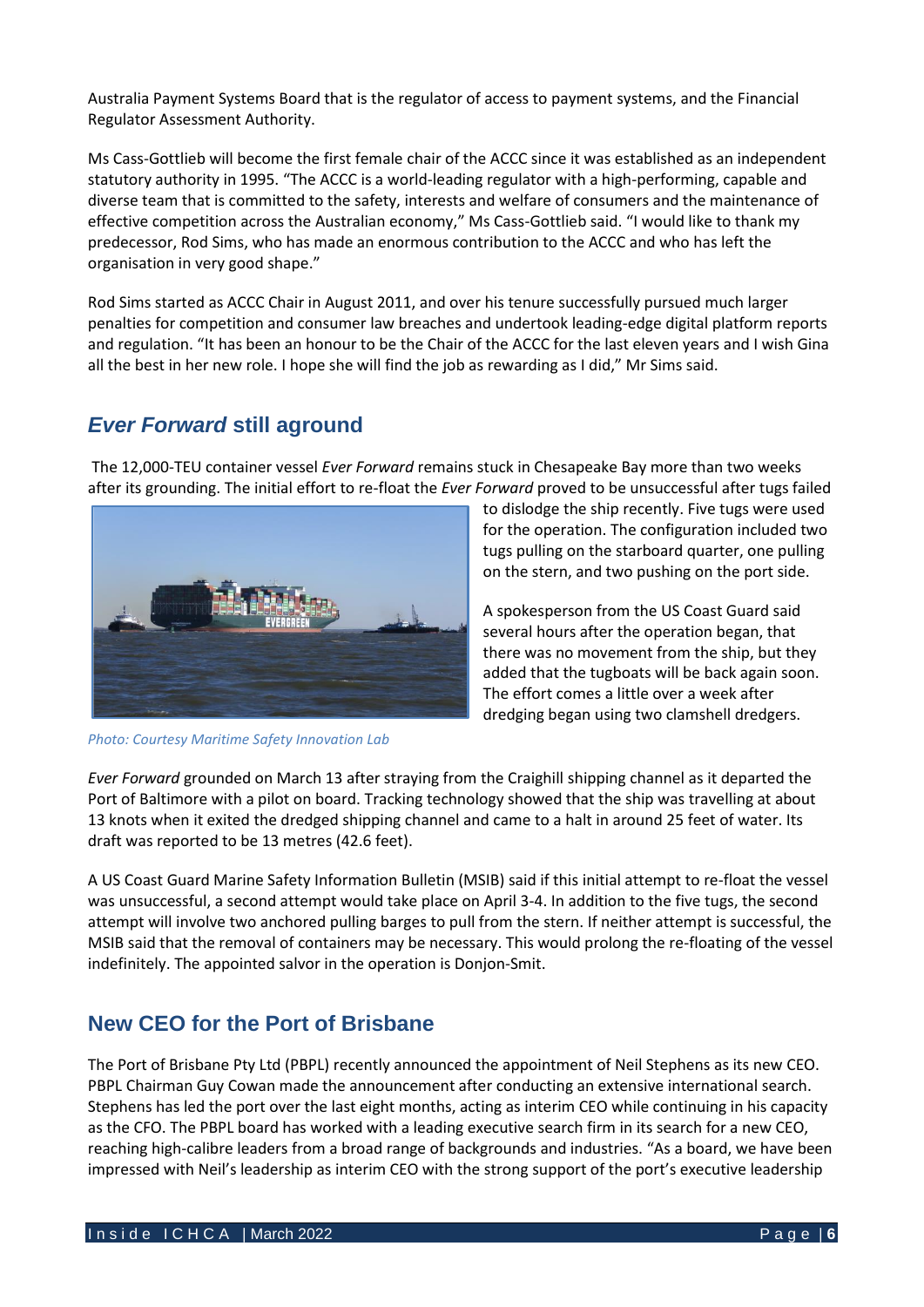team during what has been a challenging period for our industry and the global economy as a whole," Cowan said.

"We believe that Neil is the right person to lead the organisation moving forward and we are excited to see PBPL deliver on its long-term vision to be Australia's premier port and logistics hub. On behalf of the PBPL board of directors, I would like to congratulate Neil on his appointment and thank the entire Port of Brisbane team for their ongoing support and commitment."

### **Updates from the Department of Agriculture, Water and the Environment**

#### **DCCC meetings**

A DAWE's Cargo Consultative Committee (DCCC) regular meeting was held on 7 March. A communique of the meeting is now available. Please contact ICHCA Australia representative Peter van Duyn if you would like a copy.

On Thursday 24 March, a further special DCCC Stakeholder meeting was held discussing the threat of hitchhiker pests coming into Australia and how to combat them going forward. Again, a high-level presentation is available and if you would like further information about this important matter, please contact Peter van Duyn.

#### **Robotic inspection trials**



*Photo: Courtesy DAWE*

A four-legged robot named Spot has been trialled on Australia's biosecurity frontline.

Minister for Agriculture and Northern Australia David Littleproud said Spot had been trialled at the Port of Darwin undertaking a container inspection, and at Jabiru taking part in mine rehabilitation and research activities.

In Darwin, biosecurity officers used Spot in a trial inspection of a cargo container to detect planted biosecurity risk materials. This tested Spot's infrared night vision and ability to inspect the container's underside. At the Ranger Mine, Spot surveyed flora at a revegetation site, including identifying weeds and looking for signs of returning wildlife. Spot was also fitted with a gamma sensor and conducted radionuclide counts over a mine rehabilitation site.

Robots can decrease safety risks for department staff and boost the tools available to manage biosecurity threats.